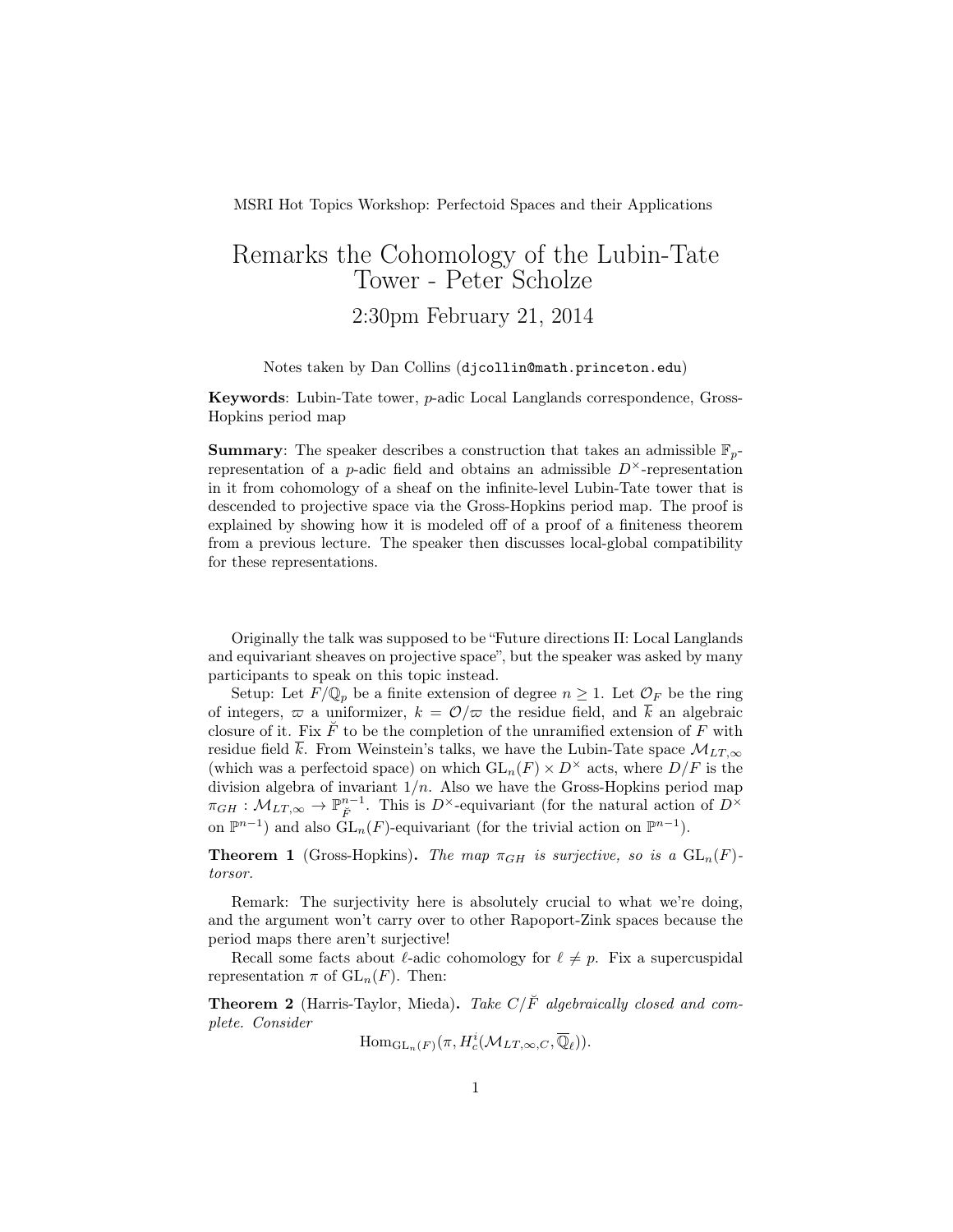This still has an action of  $D^{\times}$ , and also an action of  $W_F$  (extending the action of inertia via Weil descent, coming from the Galois group of  $C$ ). Then, as a  $D^{\times} \times W_F$ -module, this space is isomorphic to  $JL(\pi) \otimes LLC(\pi)$  (up to some twists and duals) if  $i = n - 1$ , and is trivial otherwise.

One would like to have a similar result in the  $p$ -adic case. But then we run into a problem: there's no finiteness results for the  $\mathbb{F}_p$ -cohomology. Even at finite level, the cohomology changes if we change the algebraic closure C. However, we'll see that if one does things in the correct way we still get a finiteness result.

Construction: Let  $\pi$  be an admissible  $\mathbb{F}_p$ -representation of  $GL_n(F)$  on a vector space V. We descend the constant sheaf  $\underline{V}$  over  $\mathcal{M}_{LT,\infty}$  to  $\mathbb{P}^{n-1}_{\breve{F}}$  via the  $\operatorname{GL}_n(F)$ -action. Get a sheaf  $\mathcal{F}_{\pi}$  on  $\mathbb{P}^{n-1}_{\breve{F},\eta}$ .

**Theorem 3.** For all  $i \geq 0$ , the group  $H^i(\mathbb{P}_C^{n-1}, \mathcal{F}_\pi)$  (which has a natural action of  $D^{\times} \times W_F$ ) is an admissible  $D^{\times}$ -representation, is independent of C, and zero for  $i > 2(n-1)$ .

Proposition 4. This is compatible with global correspondences.

Strategy for proving the finiteness theorem: follow the proof of the "Old Theorem" that Niziol explained, that if  $X/C$  is proper and smooth then  $H^{i}(X_{\text{\'et}}, \mathbb{F}_p)$ is finite-dimensional. There were two main steps:

(1) Prove almost-finite-generation of  $H^i(X_\text{\'et}, \mathcal O_X^+/p)$ .

(2) Use Artin-Schreier sequence argument to get an almost-isomorphism

$$
H^{i}(X_{\mathrm{\acute{e}t}},\mathbb{F}_{p})\otimes\mathcal{O}_{C}/p\cong_{a} H^{i}(X_{\mathrm{\acute{e}t}},\mathcal{O}_{X}^{+}/p).
$$

Of course, in our new case we don't want a finite-dimensional representation, but an admissible one, so need to change our setup a bit. To do this we define a funny cohomology theory.

**Definition 5.** Fix  $K \subseteq D^{\times}$  a compact open. If G is a  $D^{\times}$ -equivariant sheaf on  $\mathbb{P}^{n-1}$ , define a cohomology group

$$
R\Gamma(\mathbb{P}_C^{n-1}/K,\mathcal{G})=R\Gamma_{\text{cont}}(K,R\Gamma(\mathbb{P}_C^{n-1},\mathcal{G})).
$$

The notation is because we want to think of descending  $G$  to a sheaf on a quotient  $\mathbb{P}_{\mathbb{C}}^{n-1}/K$ , but this doesn't quite make sense itself. Then, we have the following key proposition.

**Proposition 6.**  $H^i(\mathbb{P}_C^{n-1}/K, \mathcal{F}_\pi \otimes \mathcal{O}^+/p)$  is almost finitely generated.

If we assume this, then step 2 of the argument above goes through, and we conclude:

**Corollary 7.** The group  $H^i(\mathbb{P}_C^{n-1}/K, \mathcal{F}_\pi)$  is finite-dimensional, and we have an almost-isomorphism

$$
H^i(\mathbb{P}_C^{n-1}/K, \mathcal{F}_\pi) \otimes \mathcal{O}_C/p \cong_a H^i(\mathbb{P}_C^{n-1}/K, \mathcal{F}_\pi \otimes \mathcal{O}^+/p).
$$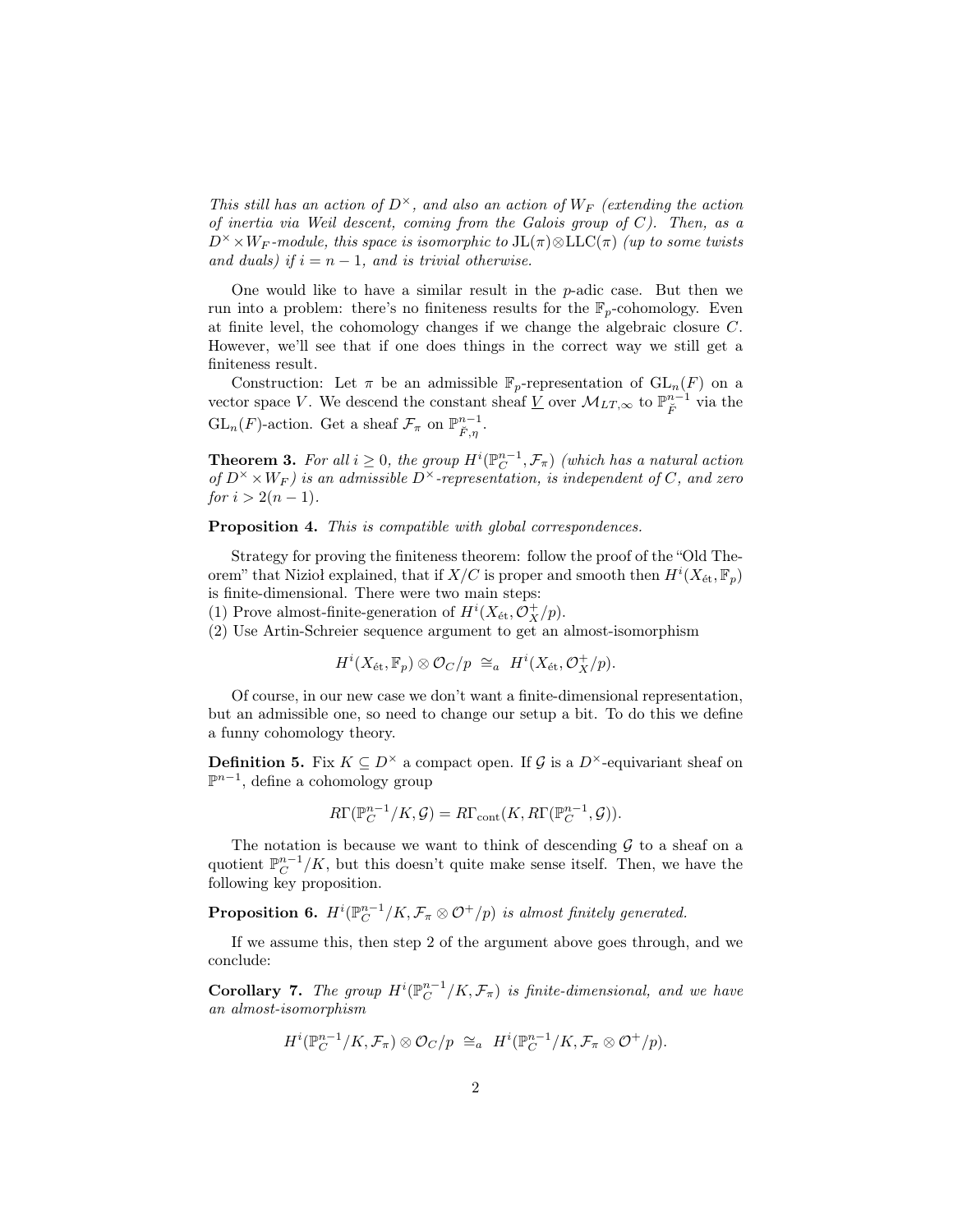Thus if we take a direct limit over  $K$ , get the "basic comparison theorem"

$$
H^i(\mathbb{P}_C^{n-1},\mathcal{F}_\pi)\otimes \mathcal{O}_C/p\;\cong_a\; H^i(\mathbb{P}_C^{n-1},\mathcal{F}_\pi\otimes \mathcal{O}^+/p).
$$

**Corollary 8.**  $H^i(\mathbb{P}_C^{n-1}, \mathcal{F}_\pi)$  is an admissible  $D^\times$ -representation.

*Proof.* Induct on i (so assume the result holds for all degrees  $i' < i$ ). Then there's a Hochschild-Serre spectral sequence

$$
H^{m_1}_{\text{cont}}(K, H^{m_2}(\mathbb{P}_C^{n-1}, \mathcal{F}_\pi)) \implies H^{m_1+m_2}(\mathbb{P}_C^{n-1}/K, \mathcal{F}_\pi).
$$

Then, it's a fact that if  $\rho$  is an admissible  $D^{\times}$ -representation then the dimension of all  $H_{\text{cont}}^{j}(K, \rho)$  are finite. Then, if we look at the terms contributing to  $H^{i}(\mathbb{P}_{C}^{n-1}/K, \mathcal{F}_{\pi})$ , there are a bunch of terms with  $m_1 < i$  (which are finitedimensional by induction) and a term  $H^i(\mathbb{P}_{C}^{n-1}, \mathcal{F}_{\pi})^K$ . Since  $H^i(\mathbb{P}_{C}^{n-1}/K, \mathcal{F}_{\pi})$ is finite-dimensional by the above corollary, this forces  $H^i(\mathbb{P}_C^{n-1}, \mathcal{F}_\pi)^K$  to be finite-dimensional.

So we need to prove the key proposition. Back to the "old theorem": we had  $X/C$  proper and smooth, and we use an argument of shrinking covers due to Cartan-Serre and Kiehl. The idea is to take finite covers

$$
X = \bigcup_{i \in I} U_i = \bigcup_{i \in I} V_i
$$

with  $U_i, V_i$  affinoids satisfying  $U_i \subseteq V_i$  (and having good coordinates, etc.). Then the key lemma was:

**Lemma 9.** Let U, V be affinoids of finite type over C with  $\overline{U} \subseteq V$ . Then  $H^{i}(V_{\text{\'et}}, \mathcal{O}^+/p) \rightarrow H^{i}(U_{\text{\'et}}, \mathcal{O}^+/p)$  has almost-finitely-generated image.

Now, we turn back to the new case of our key proposition,. Take finite covers

$$
\mathbb{P}_C^{n-1} = \bigcup_{i \in I} U_i = \bigcup_{i \in I} V_i
$$

with  $U_i, V_i$  affinoids satisfying  $U_i \subseteq V_i$  (and the other properties we needed above). Moreover can assume the  $U_i$  and  $V_i$  are K-stable by shrinking K if need be. Now, since  $\pi_{GH}: \mathcal{M}_{LT,0,C} \to \mathbb{P}_{C}^{n-1}$  is surjective, the inclusion  $V_i \to \mathbb{P}_{C}^{n-1}$ lifts to a map  $V_i \to M_{LT,0,C}$ . Also, note that  $\mathcal{F}_{\pi}|_{M_{LT,0}}$  depends only on  $\pi|_{\mathrm{GL}_n(\mathcal{O}_F)}$ , as  $\mathcal{M}_{LT,\infty} \to \mathcal{M}_{LT,0}$  is a  $\mathrm{GL}_n(\mathcal{O}_F)$ -torsors.

**Lemma 10.** If  $U, V \subseteq M_{LT,0,C}$  are K-stable affinoids with  $\overline{U} \subseteq V$ , then for any admissible  $GL_n(\mathcal{O}_F)$ -representation  $\pi$ , the image of

$$
H^i(V/K, \mathcal{F}_\pi \otimes \mathcal{O}^+/p) \to H^i(U/K, \mathcal{F}_\pi \otimes \mathcal{O}^+/p)
$$

is almost finitely generated.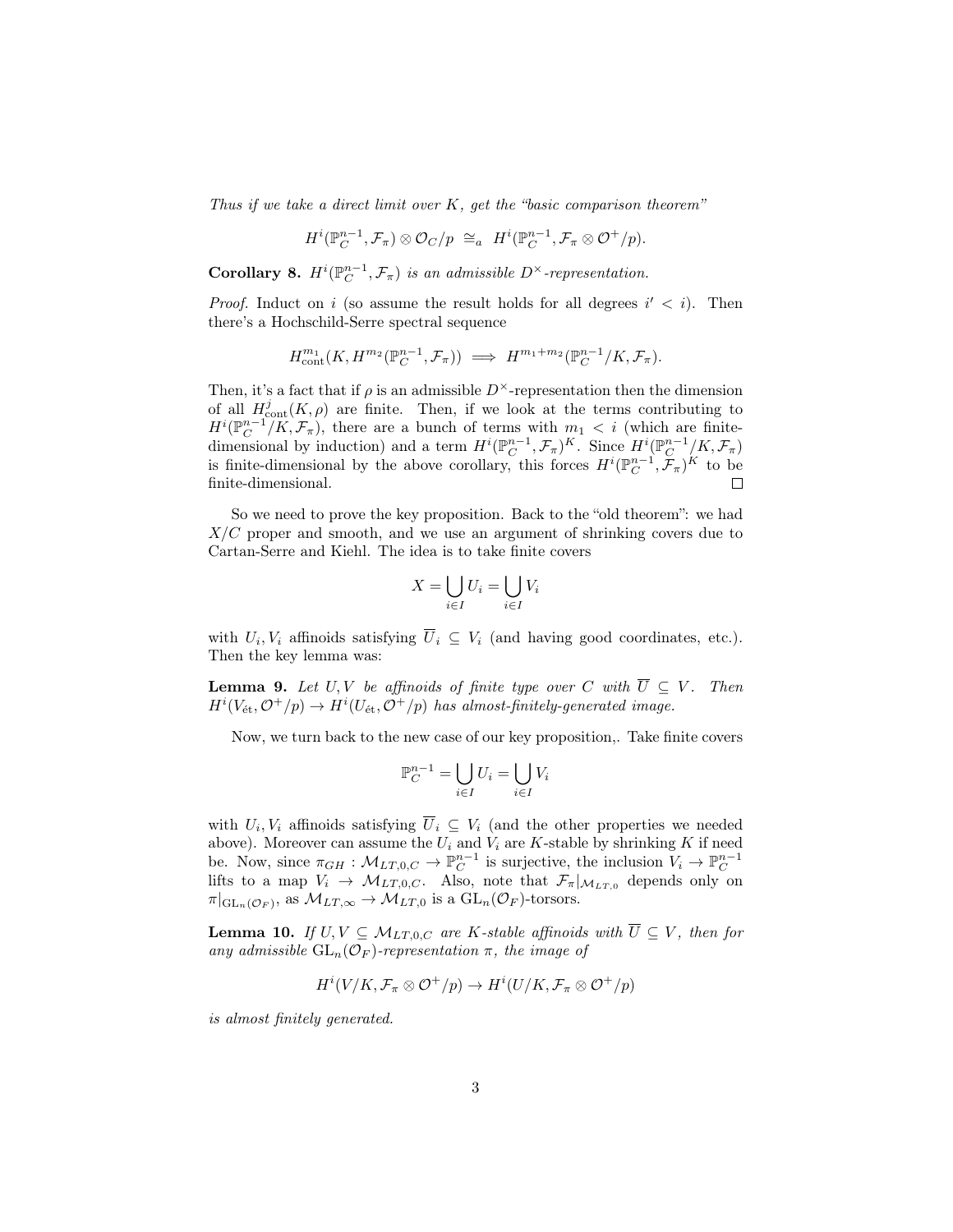*Proof.* We start by taking a resolution of  $\pi$  by a complex whose terms are finite products of  $C(\mathrm{GL}_n(\mathcal{O}_F), \mathbb{F}_p)$ . Then there's a spectral sequence computing the cohomology of  $\pi$  in terms of the cohomology of the resolution, so we can reduce to the case where  $\pi = C(\mathrm{GL}_n(\mathcal{O}_F), \mathbb{F}_p).$ 

So have  $U \subseteq V \subseteq M_{LT,0,C}$ . Can take the preimages under the map f:  $M_{LT,\infty,C} \to M_{LT,0,C}$ , giving  $U_{\infty} \subseteq V_{\infty}$  with  $\overline{U}_{\infty} \subseteq V_{\infty}$ . Moreover,  $\mathcal{F}_{\pi} = f_* \mathbb{F}_p$ , so we conclude

$$
H^{i}(V/K, \mathcal{F}_{\pi} \otimes \mathcal{O}^{+}/p) = H^{i}(V_{\infty}/K, \mathcal{O}^{+}/p).
$$

Next, we use the isomorphism between the Lubin-Tate tower and the Drinfeld tower, so we can move  $U_{\infty}$  and  $V_{\infty}$  over to  $\mathcal{M}_{Dr,\infty,C}$ . But now, since  $K \subseteq D^{\times}$  is compact open, we can pass to a finite level  $\mathcal{M}_{Dr,K,C}$  which is locally finite-type over C, and get affinoids  $U_K, V_K$  with  $\overline{U}_K \subseteq V_K$ .

Finally, it's obvious that

$$
H^i(V_\infty/K, \mathcal{O}^+/p) = H^i(V_K, \mathcal{O}^+/p).
$$

So we're reduced to showing that

$$
H^i(V_K, \mathcal{O}^+/p) \to H^i(U_K, \mathcal{O}^+/p)
$$

has finitely-generated image. But this follows from the lemma mentioned above.  $\Box$ 

Local-global compatibility: Let  $\mathbb{F}^+$  be a totally real field and  $\mathbb{F}/\mathbb{F}^+$  be a CM extension. Suppose that there's only one place over  $p$ , that the corresponding localization  $(\mathbb{F}^+)_p$  is isomorphic to our local field F from above, and that  $\mathbb{F}/\mathbb{F}^+$ is split at p. Take  $G/\mathbb{F}^+$  a compact unitary group which is  $GL_n$  at p. Fix  $K^p \subseteq G(\mathbb{A}^p_{\mathbb{F}^+,f}).$  Then, let

$$
\pi = C(G(\mathbb{F}^+) \backslash G(\mathbb{A}^p_{\mathbb{F}^+,f})/K^p, \overline{\mathbb{F}}_p),
$$

which has an action of  $GL_n(F)$  and also of a Hecke algebra  $\mathbb{T}_{K^p}$  away from p.

The question is then, what happens if we plug in this  $\pi$  to the machine above? For this, look at an inner form G' of G (which is now  $D^{\times}$  at p, and  $U(1, n-1)$  at some infinite place, and left the same as G at the other places). This gives rise to a compact Shimura variety  $\text{Sh}_{K^p}$ . Can then look at

$$
\pi' = H^i(\operatorname{Sh}_{K^p}, \overline{\mathbb{F}}_p),
$$

which has an action of  $D^{\times} \times \text{Gal}_{\mathbb{F}}$  (though may have needed to use a similitude group to get this Galois action). We then have:

**Proposition 11.** We have  $H^i(\mathbb{P}_C^{n-1}, \mathcal{F}_\pi) \cong \pi'$  as representations of  $D^\times \times$  $Gal_F \times \mathbb{T}_{K^p}$ .